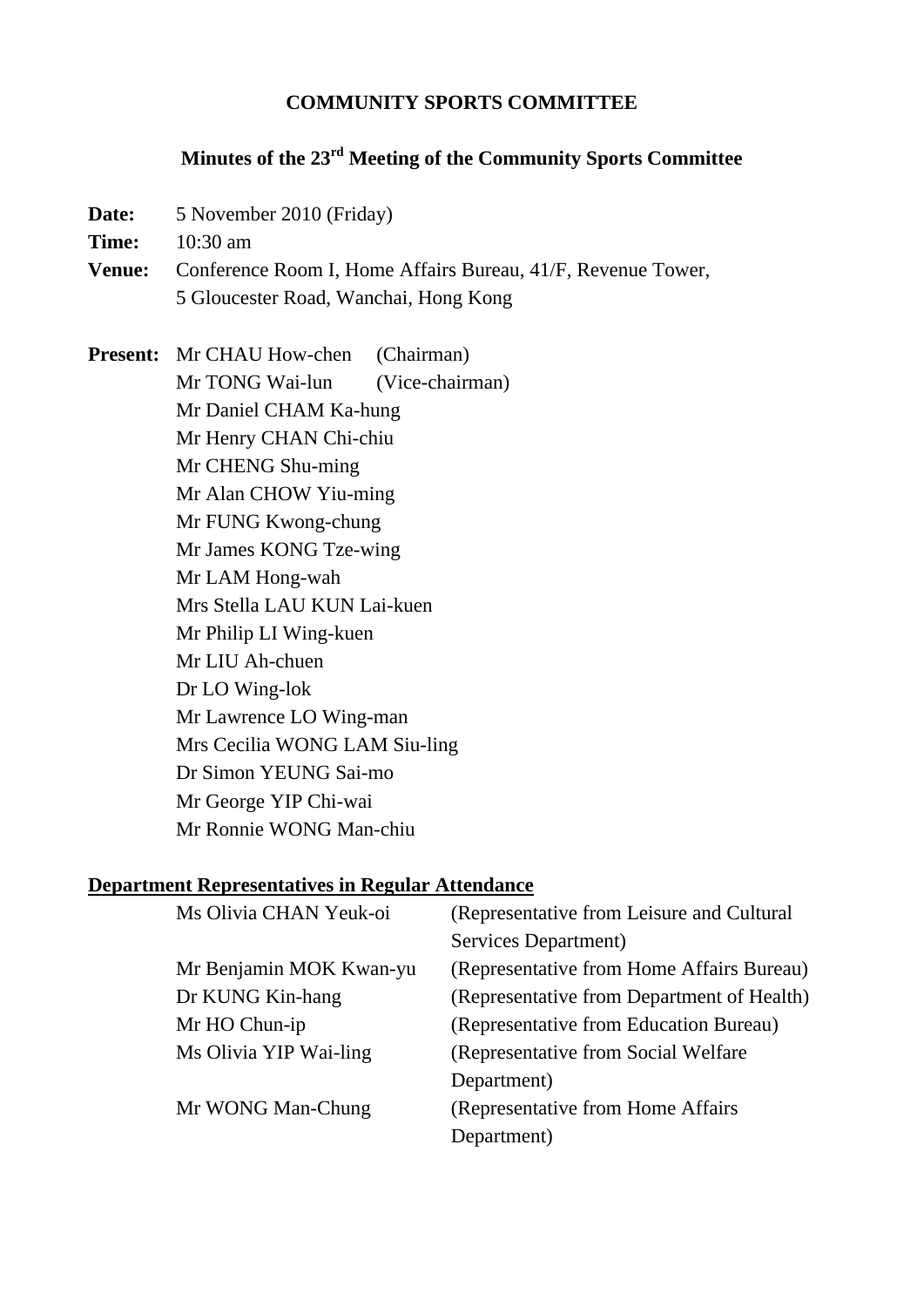### **Absent with Apologies**

 Prof CHEUNG Siu-yin Mr Raphael TONG Tai-wai Prof Stephen WONG Heung-sang

### **In Attendance**

 Ms Annie KONG Yun-shan (Home Affairs Bureau) Dr Edward CHOW Wah (Education Bureau)

 Mrs Betty FUNG CHING Suk-yee (Leisure and Cultural Services Department) Mr Bobby CHENG Kam-wing (Leisure and Cultural Services Department) Ms LAM Sau-ha (Leisure and Cultural Services Department) Ms Rebecca LOU Wai-yi (Leisure and Cultural Services Department) Mr YIP Wai-chi (Leisure and Cultural Services Department)

### **Secretary**

Ms LOK Kit-ha (Leisure and Cultural Services Department)

## **Opening Remarks**

1.1 The Chairman welcomed all Members and representatives of various government departments to the meeting. He also welcomed Mr Ronnie WONG of the Sports Federation & Olympic Committee of Hong Kong, China, Dr KUNG Kin-hang of the Department of Health (DH), Mr HO Chun-ip of the Education Bureau (EDB), Mr Indiana WONG of the Home Affairs Department, Ms Annie KONG of the Home Affairs Bureau (HAB) and Mr Albert YIP of the Leisure and Cultural Services Department (LCSD). Besides, he was grateful to Mr LAI Yiu-keung of the EDB, who had recently retired, for his contribution.

1.2 The Chairman, on behalf of the Community Sports Committee (CSC), congratulated Mr Henry CHAN on being awarded on 1 July this year the Medal of Honour, Dr Simon YEUNG the Chief Executive's Commendation for Community Service, Ms Olivia CHAN of the LCSD and recent retiree, Mr LAI Yiu-keung of the EDB, the Chief Executive's Commendation for Government/Public Service. Besides, he also congratulated Mr Lawrence LO and Mr Bobby CHENG, the Deputy Director of the LCSD on their appointment as Justices of the Peace.

## **Item 1: Confirmation of the Minutes of Last Meeting of the CSC**

2.1 The draft minutes of the 22nd meeting were faxed to Members for comment on 26 July by the Secretariat and hitherto no proposals for amendments had been received.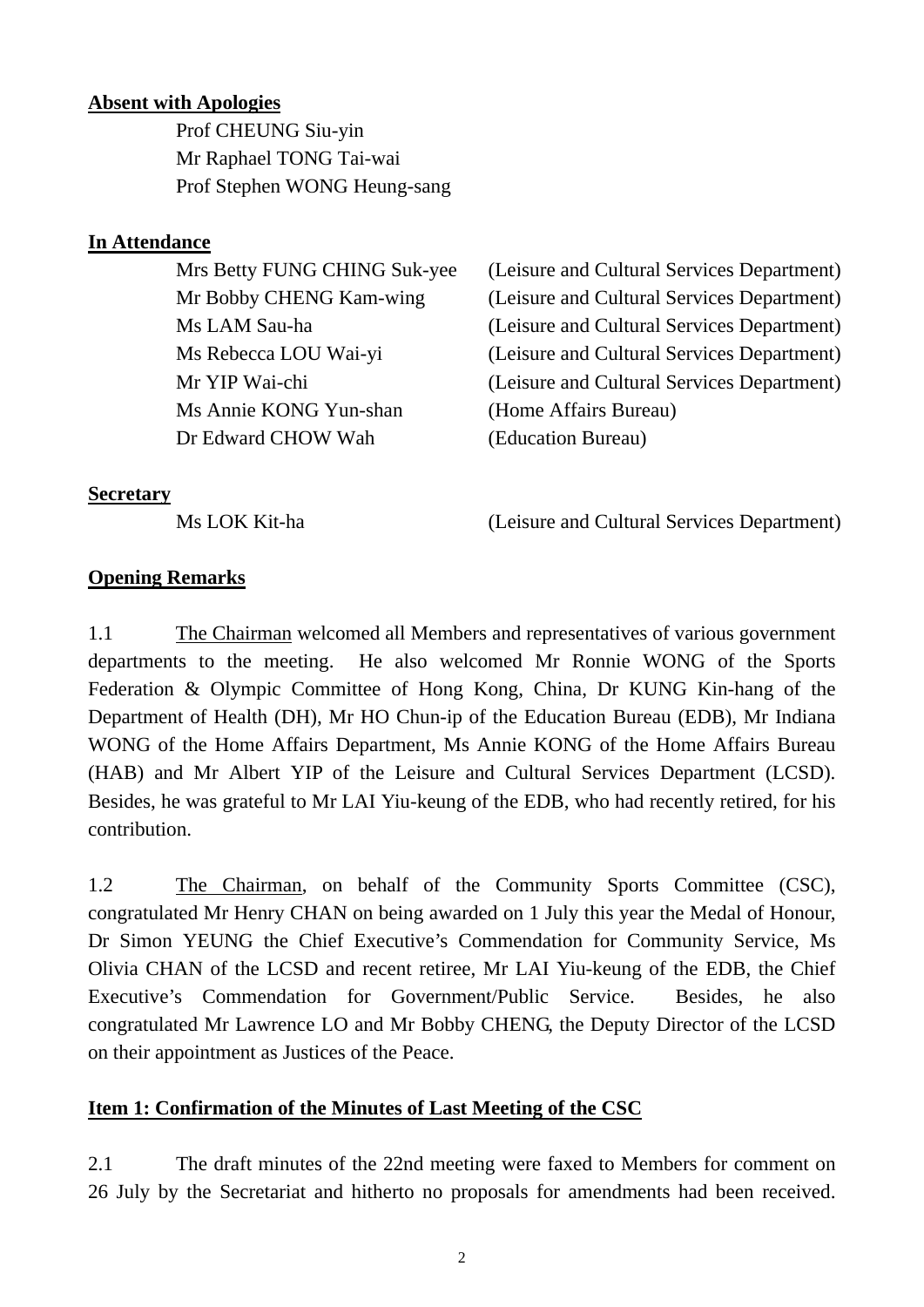As no further amendment was proposed at the meeting, the Chairman announced that the minutes of the 22nd meeting were endorsed.

## **Item 2: Matters Arising**

# **(i) Report on the Follow-up Action Plan on Study on Sport for All – the Participation Patterns of Hong Kong People in Physical Activities**

3.1 The Chairman invited Ms LOK Kit-ha of the LCSD to report the progress of the Follow-up Action Plan on Study on Sport for All – the Participation Patterns of Hong Kong People in Physical Activities.

3.2 Ms LOK Kit-ha reported that after the follow-up actions of Phase I started in last June, various promotion and education work had been completed. A detailed report would be delivered when leisure and sports programmes and facilities were reviewed in due course. She invited Ms LAM Sau-ha of the LCSD to report the progress of extending the service targets of the School Sports Programme to kindergartens as recommended in the Study.

3.3 Ms LAM Sau-ha said that Mrs CHAN TSANG Kin-lok, principal of a kindergarten, had been invited to join the Student Sports Activities Co-ordinating Sub-Committee to help promote the concept of sports in kindergartens. With the support of the EDB and DH, the LCSD had outlined with the Physical Fitness Association of Hong Kong, China and the Gymnastics Association of Hong Kong, China the "Physical Exercise for Pre-primary Students Scheme" for teachers of kindergartens to convey to them messages on health and to improve current physical activities. It had been planned that three workshops on "Children's Health and Physical Activities" and an "Instructors' Workshop on Gymnastics for All for Kindergarteners" would be organised at the beginning of December and next February respectively to impart messages on the benefits of physical activities to kindergarteners. To allow principals of kindergartens to better understand the "Physical Exercise for Pre-primary Students Scheme" and encourage teachers of kindergartens to participate in the workshops, the LCSD, EDB and DH conducted a "Seminar on Development of Physical Exercise for Pre-primary Students" in the Theatre of the Ngau Chi Wan Civic Centre on 15 October to introduce the relevant programmes to principals and teachers of kindergartens. A total of 126 kindergartens enrolled in the seminar with an attendance of over 80%.

## **(ii) Report of the 3rd Hong Kong Games Organising Committee**

4.1 The Chairman invited Ms Rebecca LOU, Secretary General of the 3rd Hong Kong Games Organising Committee (OC) to report the latest progress of various work on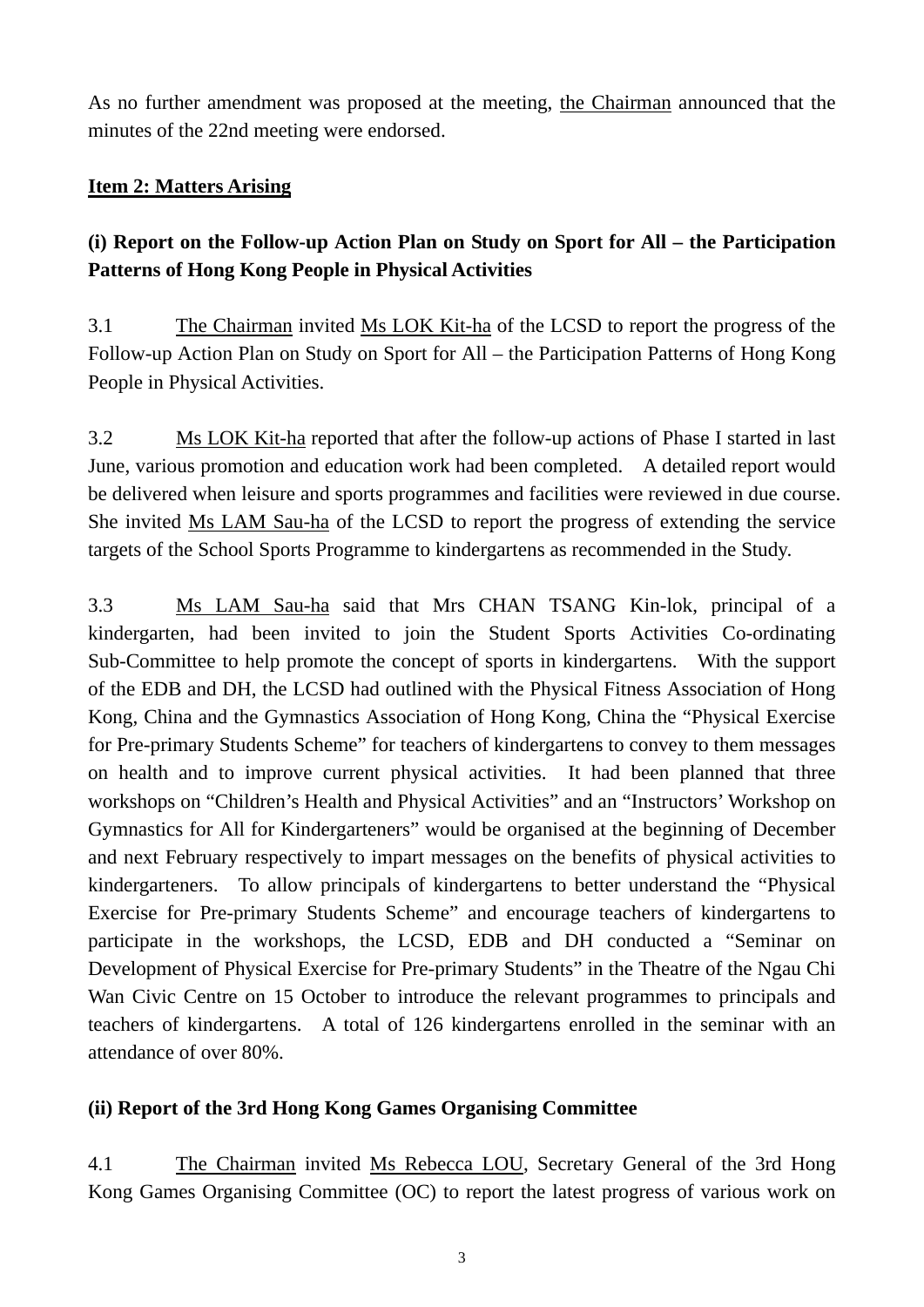the 3rd Hong Kong Games (HKG).

4.2 Ms Rebecca LOU reported the latest progress of various preparation work of the 3rd HKG and provided Members with reports of relevant work in the meeting for reference. She invited the CSC to nominate two and one representatives respectively for the judges of the Cheering Team Competition for the 18 Districts and the Dynamic Moments Photo Contest.

4.3 Mr LAM Hong-wah said that the opening ceremony of the last HKG was held on the second Saturday of May. As the following day was Mothers' Day, many district organisations held various kinds of activities. To facilitate the participation of families and district organisations, he suggested avoiding holding the opening ceremony of future HKGs near Mothers' Day. Ms Olivia CHAN of the LCSD noted the suggestion and responded that the opening ceremony of the 3rd HKG would be held on 14 May 2011, which would probably not clash with Mothers' Day on 8 May.

4.4 Regarding the nomination of Members as judges of the Cheering Team Competition for the 18 Districts and the Dynamic Moments Photo Contest, the Chairman suggested inviting Mr TONG, the Vice-chairman and Dr Simon YEUNG for the former event and Mr CHENG Shu-ming for the latter. All three accepted the invitation. The Chairman expressed gratitude.

# **(iii) Report on the Hong Kong and Shanghai Summer Sports Camp for Youth 2010**

5.1 The Chairman invited Mr TONG, the Vice-chairman, the Head of Delegation to report the situation of the Hong Kong and Shanghai Summer Sports Camp for Youth 2010.

5.2 Mr TONG, the Vice-chairman reported that the Hong Kong and Shanghai Summer Sports Camp for Youth 2010 was successfully held between 16 and 20 August this year at the Oriental Land in Shanghai. He and Mr LIU Ah-chuen were the Head of Delegation and Deputy Head of Delegation of the Camp respectively. A total of 42 youngsters aged 11 to 15 who were regional squad members of basketball, handball and tennis, participated in the Camp. Activities included collective training, competitions, campsite activities and visit to the 2010 Shanghai Expo. Participants from Shanghai and Hong Kong were both satisfied with the arrangement of the Camp. They thought that the aim of sports exchange was achieved. According to them, through this exchange programme, they were trained in terms of independence and self-discipline, team spirit was displayed, friendship between the two cities was fostered, their interest in sports was aroused and understanding of the Motherland was enhanced. The Shanghai Municipal Sports Bureau appreciated the participation of the Hong Kong delegation and hoped to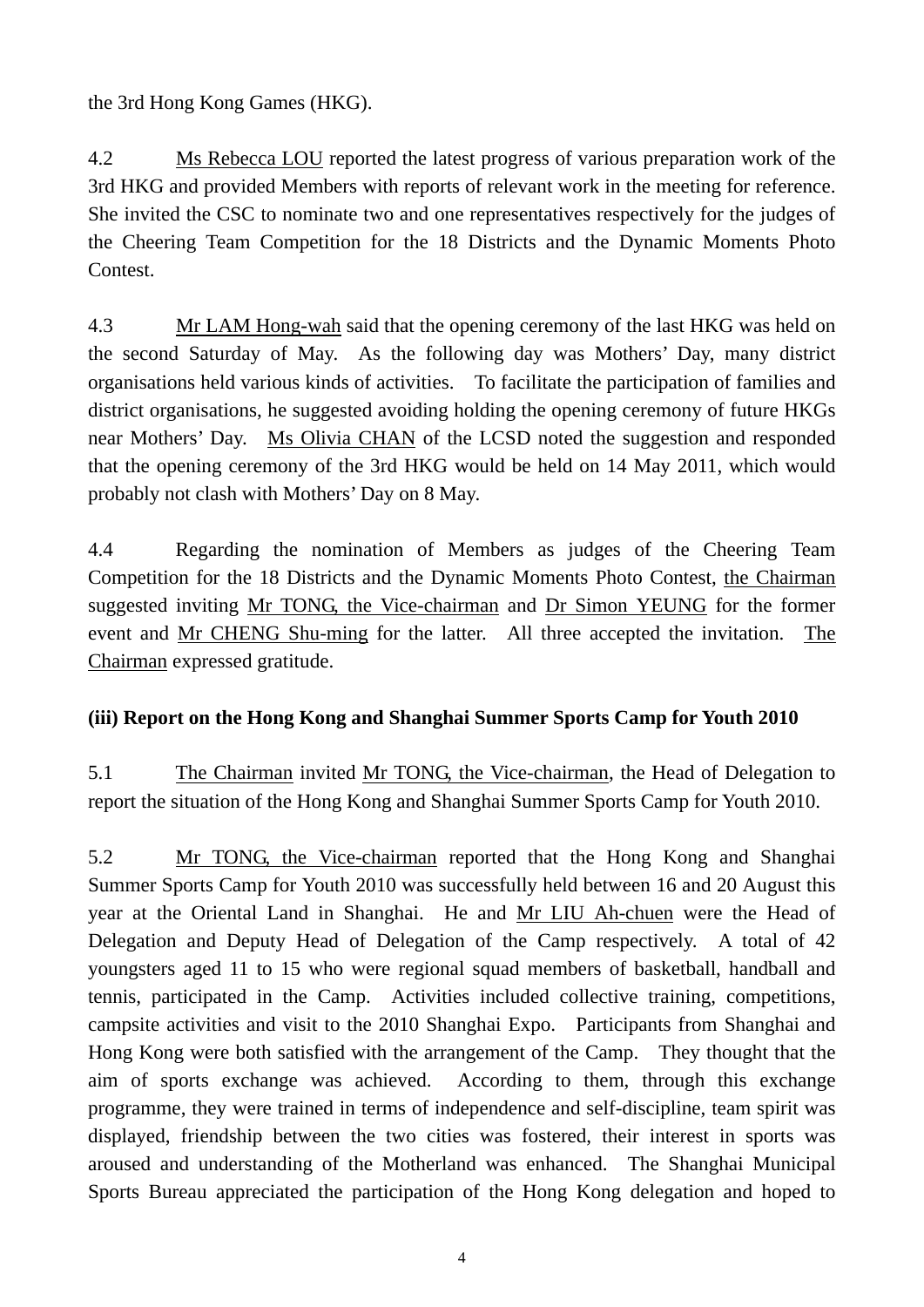continue to organise this exchange programme with the Hong Kong side tentatively between 18 and 22 July 2011. Mr TONG, the Vice-chairman thanked Mr LIU Ah-chuen, the Deputy Head of Delegation for his full support. He also commended colleagues of the LCSD for their serious work attitude and detail-mindedness which contributed to the smooth communication with the Shanghai side and hence the overwhelming success of the Camp this year.

5.3 Mr LIU Ah-chuen, the Deputy Head of Delegation said that he was glad to have participated in the Camp this year and took the opportunity to thank coaches from the relevant NSAs for their outstanding performance. On top of being disciplined, members of the delegation won the basketball competition. Besides, he thought that the Oriental Land in Shanghai was well-equipped with various sports facilities and dormitories for athletes and hoped that there would be similar facilities in Hong Kong in the future for training elite athletes and promoting Sport for All. He thanked the CSC for giving him the opportunity to participate in this programme.

# **Item 3: Report of the Advisory Committee on the Healthy Exercise for All Campaign – Physical Fitness Test for the Community 2010-11 (CSC Paper 6/10)**

6.1 The Chairman invited Dr LO Wing-lok, the Convenor of the Advisory Committee for the Healthy Exercise for All Campaign – Physical Fitness Test for the Community 2010 (the Advisory Committee) to brief Members on CSC Paper 6/10.

6.2 Dr LO Wing-lok briefed Members on CSC Paper 6/10. The Chairman invited Members to give their views on the paper.

6.3 Members gave their views on the paper. Their views and responses were summarised as follows:

> (a) Dr Simon YEUNG asked if the test items of the Physical Fitness Test were similar to those of the first physical fitness test and the National Physical Fitness Surveillance Project implemented on the Mainland for the ease of comparison. Dr LO Wing-lok responded that the relevant test items were similar but not exactly the same because some of the ones in the Project implemented on the Mainland were not applicable in Hong Kong due to difficulties of implementation. He remarked that a random sampling method which ensured certain degree of representativeness was adopted in the Physical Fitness Test.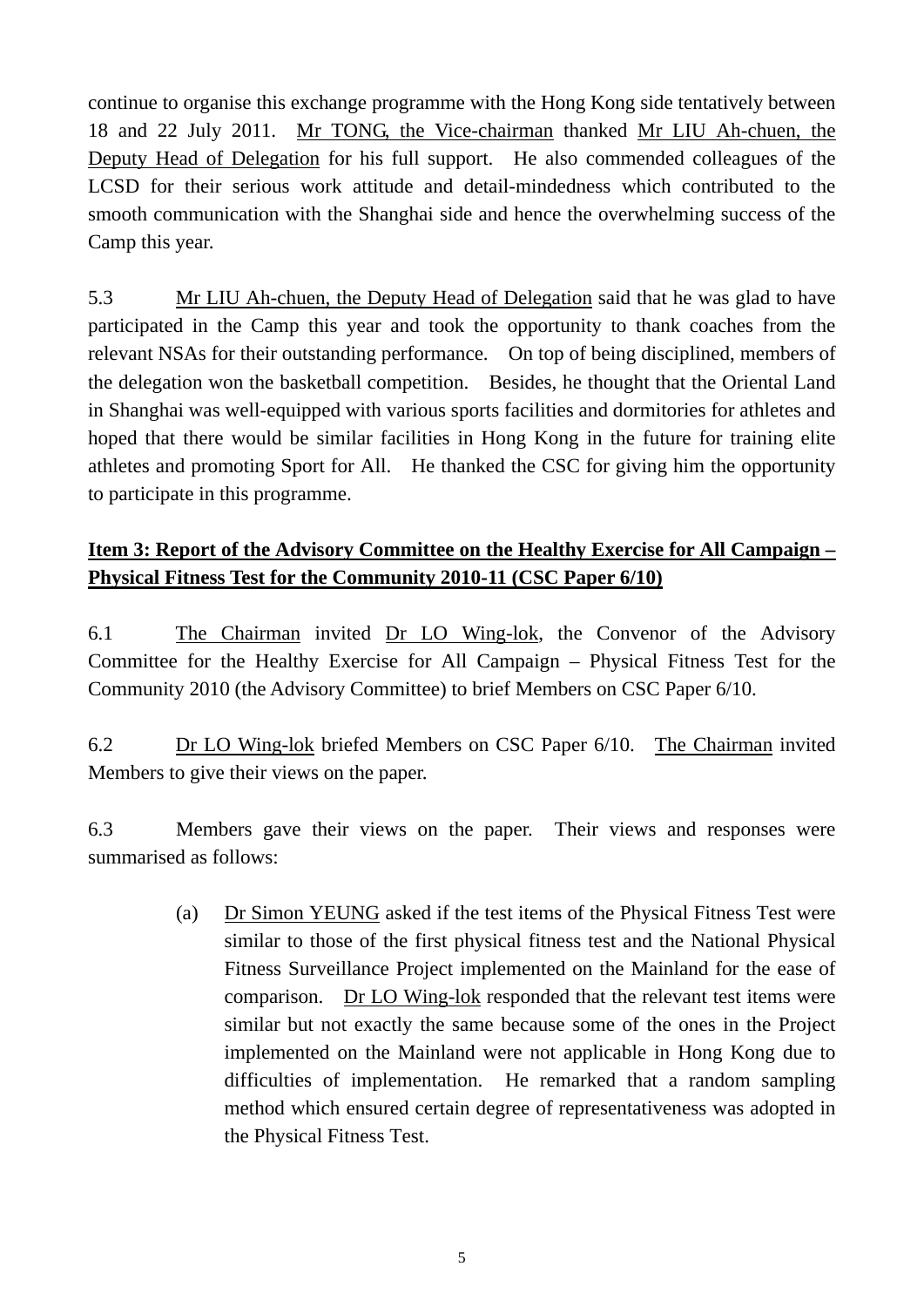- (b) Mr Henry CHAN said that Ms LOK Kit-ha of the LCSD introduced to Tai Po District Council the Report on Study of Sport for All several months ago. To raise public concern over their own physical conditions, Tai Po District Council had set up Fitness Assessment Corners at the entrance of sports centres in Tai Po for the past six months with the help of LCSD staff. Members of the public could measure their height and weight using the scales at the Corners and calculate their body mass index (BMI) with reference to the calculation method and standards provided there. The response was very encouraging. He provided Members with relevant materials in the meeting for reference and suggested that the LCSD, schools and the community consider providing similar equipment in order to raise public concern over their own health using BMI data, echoing the promotion work of the Physical Fitness Test.
- (c) Mr FUNG Kwong-chung remarked that there were more secondary school students than primary school students in 2009-10 but the proposed number of participants in the Physical Fitness Test was larger for primary school students than for secondary school students. Besides, currently not every primary school in the territory had four classes in each grade while the EDB encouraged secondary schools to reduce the number of classes from five to four in each form. Given that there were only two or three classes in each grade in some primary schools and some secondary schools were keeping the number of classes at five in each form, he asked whether selecting one class of students from each grade to participate in the Physical Fitness Test would compromise the accuracy. He acknowledged the great difficulty in inviting respondents who had completed the questionnaires to take physical fitness tests at designated venues and wanted to learn more about the arrangements.
- (d) Dr LO Wing-lok responded that the proposed sample size of each group was calculated by statisticians after deliberation and met statistical requirements. As for whether the reduction of classes in schools would compromise the representativeness of the samples selected, he would forward the relevant views to the Advisory Committee for deliberation. He said that the first physical fitness test was conducted in leisure venues of the LCSD in 18 districts and participants mainly belonged to the active group. Therefore, the data collected might contain discrepancy and not reflect the overall situation effectively. To reflect the actual situation of the entire community more effectively, the Physical Fitness Test adopted a random sampling method in selecting households in the territory which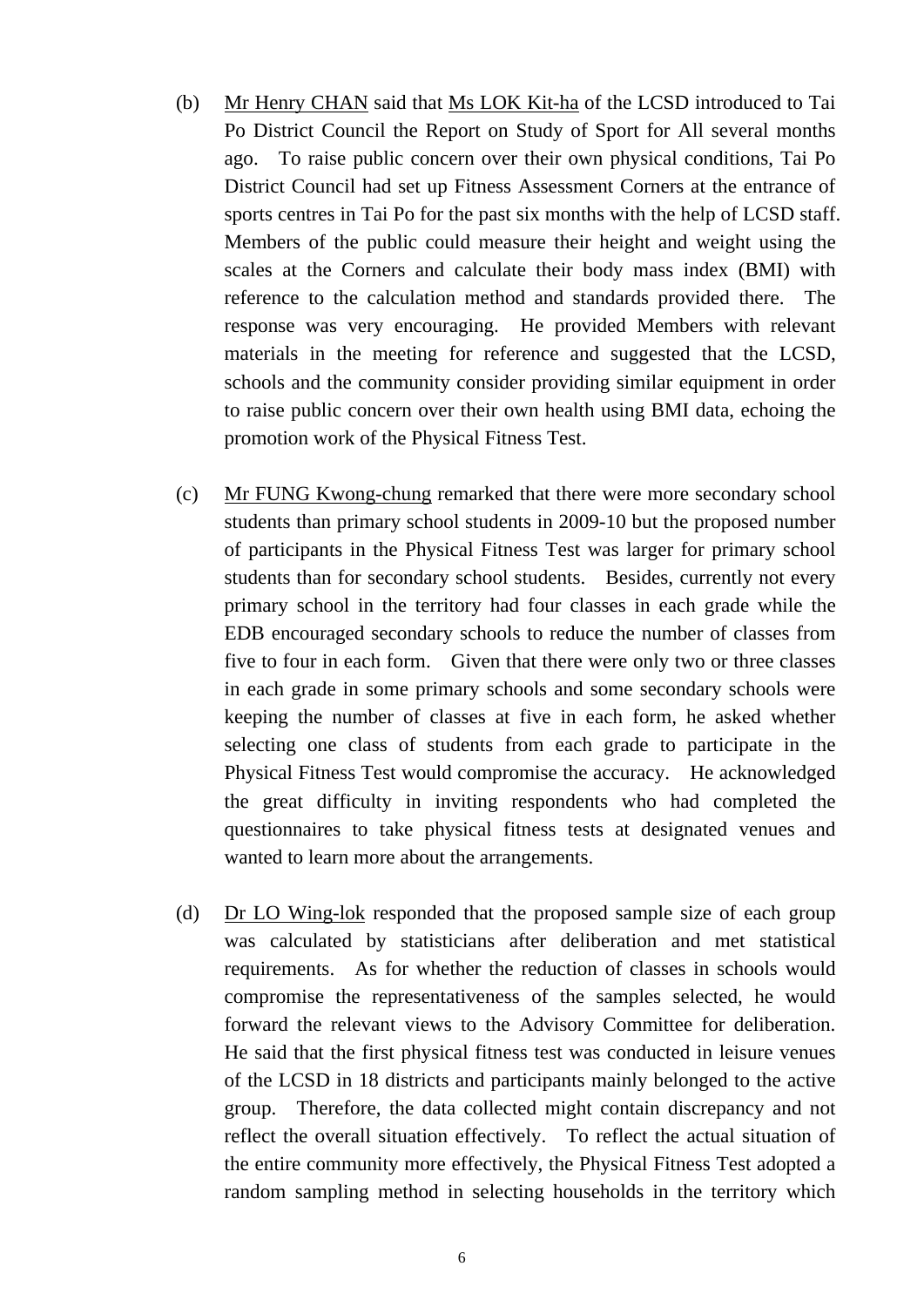entailed a greater difficulty. A pilot test was thus necessary and appropriate adjustments would be made subject to its effectiveness.

- (e) Mr Ronnie WONG opined that the change of the word "test" to "body check" might encourage active participation of members of the public. He suggested the CSC consider increasing a few items of body check on condition that the cost of the Physical Fitness Test would not be affected, so as to allow the public to have a better understanding of their own physical conditions and attract them to participate in the Physical Fitness Test actively.
- (f) Mr HO Chun-ip of the EDB said that the EDB conducted the "Survey Study of Students' Physical Fitness and Their Attitudes towards Physical Education" in secondary schools in the territory in the 2009-10 academic year and would conduct a similar study in primary schools in this academic year. Relevant work had commenced. About 18 primary schools which accounted for 3% of the total number of primary schools in the territory were selected and one class of students were selected in each grade for the study. The progress was fine as seven primary schools hitherto had agreed to participate in the study. Besides, the EDB was working with the DH to conduct the Physical Measurement Enhancement Pilot Project under which parents were provided with simple reports on their children's physical fitness and relevant assessment criteria on parents' day to allow them to understand their children's physical conditions. They would then encourage their children to participate in sports actively and build up a healthy lifestyle. Regarding the collection of data of secondary school students in the Physical Fitness Test for the Community, as some retendering work had to be done in early November, Mr HO was worried that the progress would be affected. He suggested that the LCSD and EDB further study the relevant co-ordination work after the tendering procedures finished.
- (g) Mr Philip LI said that the Hong Kong Baseball Team was currently preparing for the Guangzhou 2010 Asian Games. The Hong Kong Polytechnic University had conducted a test for members of the Team and referred athletes with issues to suitable treatment. The response was very positive. He suggested that the Government and the Hospital Authority conduct physical fitness check for students to let them understand their physical conditions and provide suitable treatments for them, with a view to improving the physical fitness of adolescents.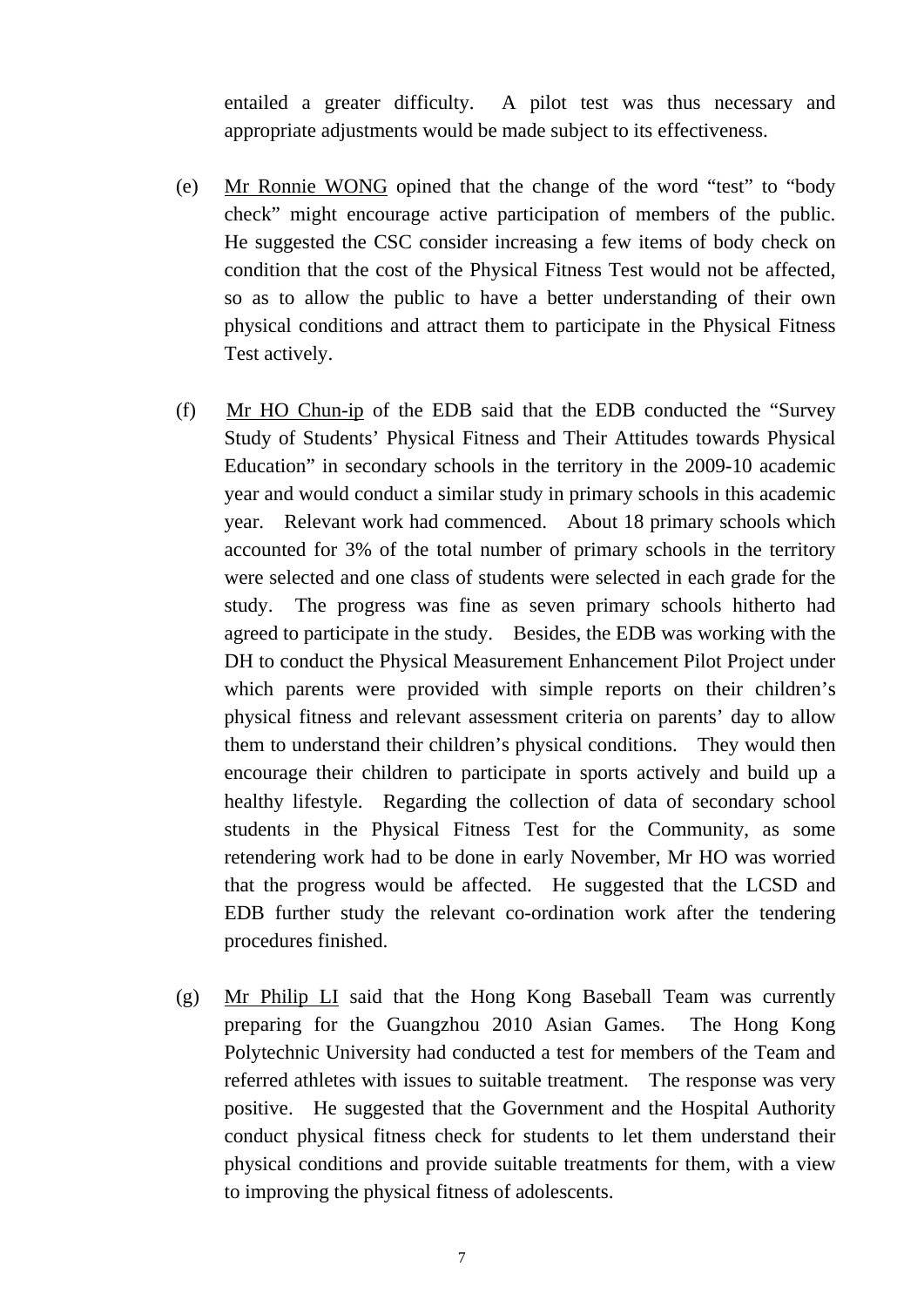- (h) Mr Ronnie WONG commented that it was crucial to encourage members of the public to participate in the Physical Fitness Test actively to facilitate the collection of sufficient data.
- (i) Dr Simon YEUNG opined that some simple tests (such as measuring skinfold thickness and blood pressure) could be carried out when conducting the questionnaire survey to attract the public to take physical fitness tests at designated venues and undergo the tests on other test items to enhance the rate of success.
- (j) Dr LO Wing-lok responded that the Advisory Committee had considered different approaches to attract the public to participate in the Physical Fitness Test actively, including giving out souvenirs and test results. The relevant details were still under discussion. As for carrying out simple tests when conducting the questionnaire survey, it would be rather difficult to put into practice since this might further affect the tendering work.
- (k) Ms Olivia CHAN of the LCSD said that potential tendering organisations had been contacted for their reasons for not tendering and difficulties. Provided that the Physical Fitness Test was not affected, they would be allowed to have as much flexibility as possible in the hope that the second tendering work could be completed smoothly. It was expected that the whole Physical Fitness Test would finish and the report of the test would be released by the end of December 2011. If tendering procedures or implementation of the pilot test was not smooth, the schedule of the test might be postponed. Progress of the relevant work would be reported to the CSC regularly.

6.4 The Chairman thanked Members for their opinions. Their suggestions would be forwarded to the Advisory Committee for deliberation.

### **Item 4: Review on Recreation and Sports Activities and Facilities (CSC Paper 7/10)**

7.1 The Chairman invited Ms LOK Kit-ha and Mr Albert YIP of the LCSD to introduce the content of CSC Paper 7/10 by PowerPoint.

7.2 Ms LOK Kit-ha and Mr Albert YIP introduced the content of CSC Paper 7/10. The Chairman invited Members to give their views on the paper.

7.3 Members gave their views on the paper. Their views and responses were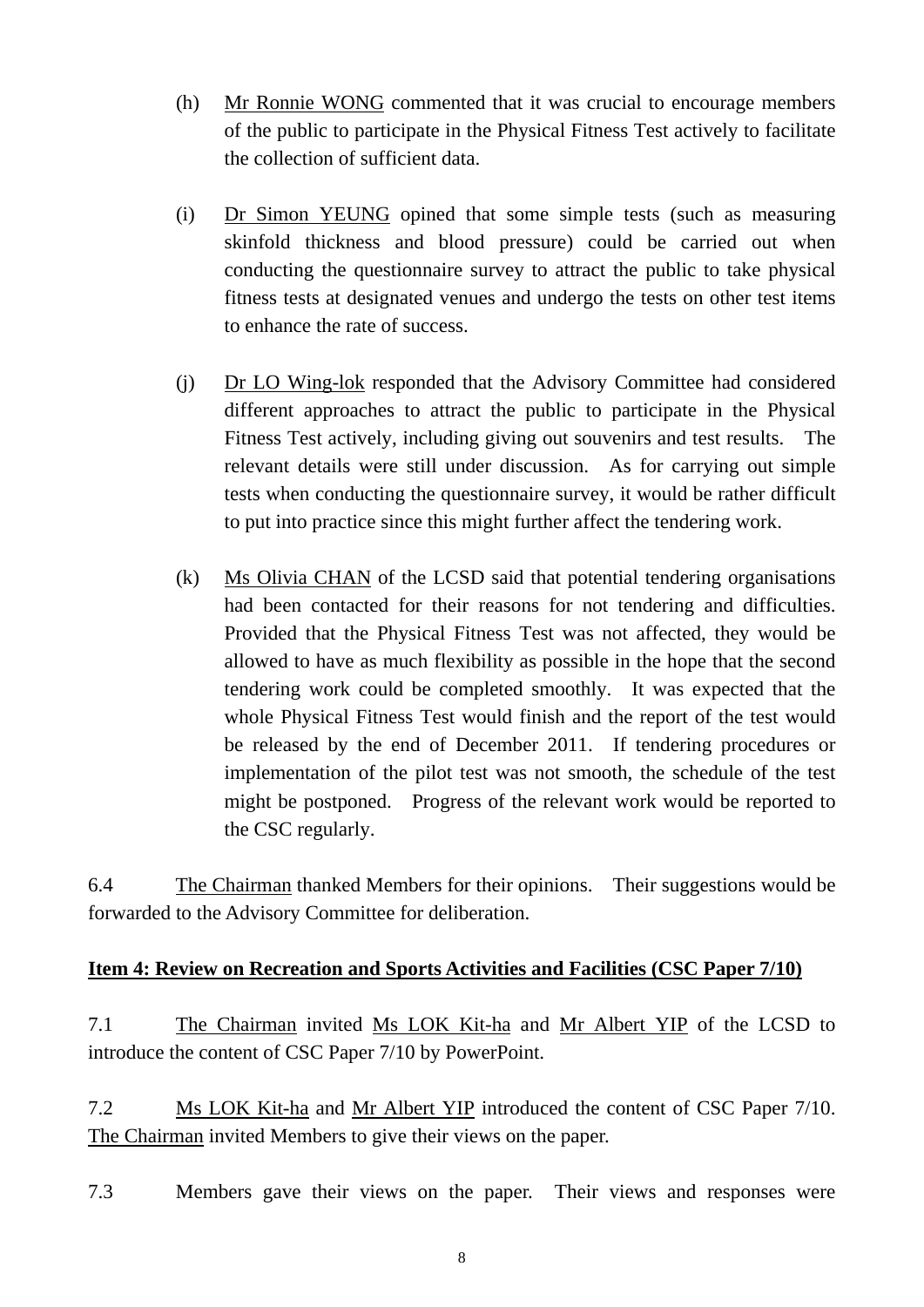- (a) Mr Daniel CHAM expressed the following views:
	- (i) In view of the ageing population, he fully supported the provision of tailor-made activities for the middle-aged in order to encourage the inactive people to participate more in the activities. He also supported the proposal of cutting activities that were less popular for better utilisation of resources;
	- (ii) He supported the provision of more third generation artificial turf soccer pitches (3G pitches) to increase sessions available for hiring. As there were a number of hard-surface soccer pitches in the 18 districts, he suggested converting the existing hard-surface soccer pitches into 3G pitches in order to provide more facilities for public use;
	- (iii) Currently, no jogging tracks were provided in some large parks of the LCSD and people had to jog on walkways. He suggested that the LCSD consider converting some parts of access in parks or open space into jogging tracks equipped with signs and clocks to facilitate calculation of jogging distance and time to encourage jogging;
	- (iv) He supported the construction of Tai Chi areas, but he suggested that new Tai Chi areas should be kept away from residential areas to avoid disturbing nearby citizens at dawn;
	- (v) The existing standards for recreation and sports facilities recommended in the Hong Kong Planning Standards and Guidelines were laid many years ago. He suggested reviewing the proportion of population to the number of facilities to see if they still met the needs of contemporary society;
	- (vi) He wanted to understand the reasons for the annual decrease in the percentage of population served in respect of the community recreation and sports activities provided by the LCSD since 2008, as well as the low utilisation rates of fitness rooms, and whether it was because the facilities were not new enough to attract usage.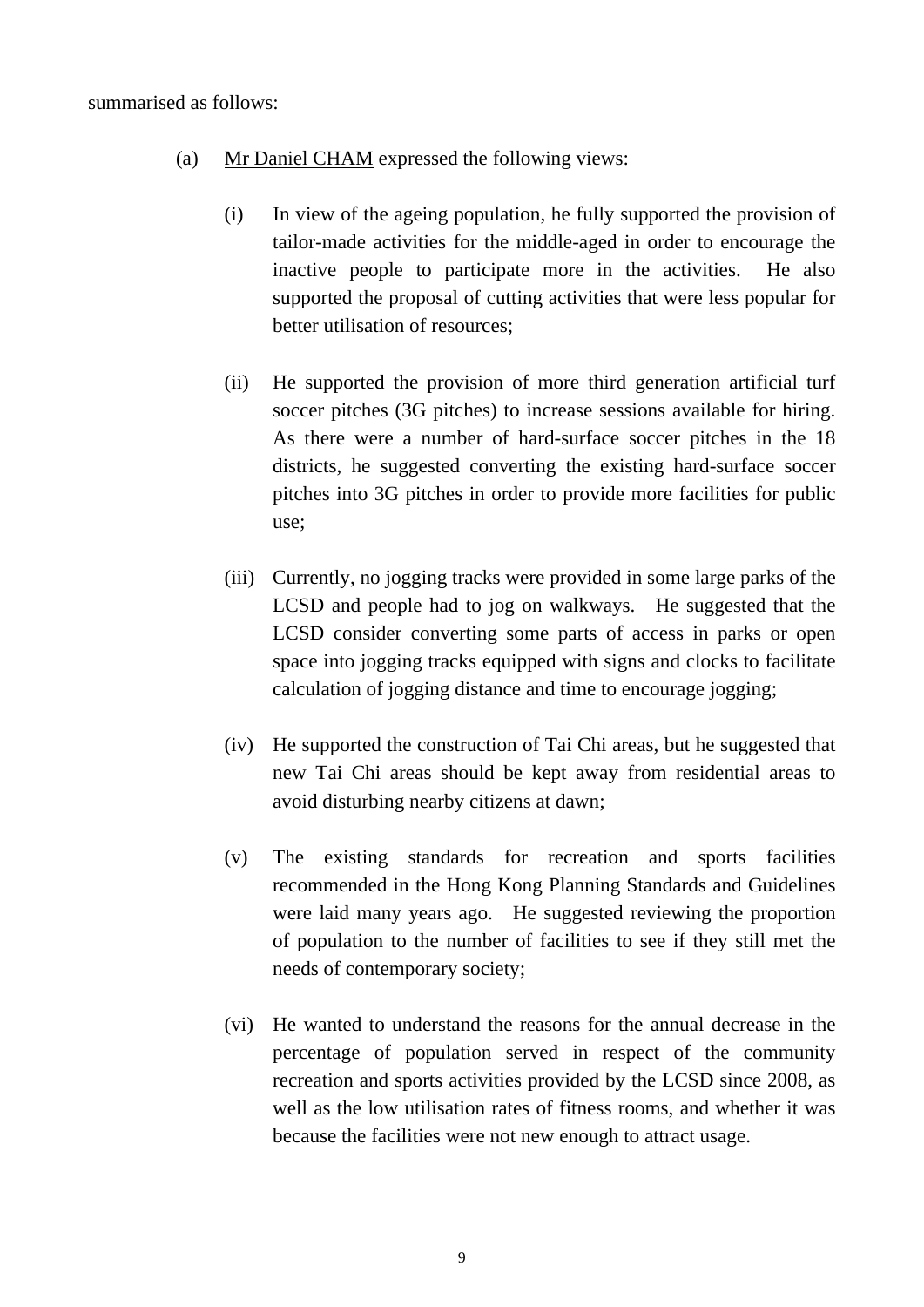- (b) Mr FUNG Kwong-chung fully supported the conversion of hard-surface soccer pitches into 3G pitches. In addition to soccer pitches, there was also a high public demand for basketball courts. As people were more vulnerable on hard-surface basketball courts, he suggested that the LCSD improve the existing hard-surface basketball courts subject to availability of resources.
- (c) Mr LAM Hong-wah fully supported LCSD's proposed plan, believing that it would help promote the long-term development of sports. As the paper only mentioned recreation and sports facilities proposed to be constructed up to 2016, he suggested providing a longer plan on recreation and sports facilities proposed to be constructed for Members' reference. He mentioned that recently the Under Secretary for Home Affairs (USHA) had visited Sha Tin District Council to introduce a consultation paper on "Should Hong Kong bid to host the 2023 Asian Games?". The USHA said that even if Hong Kong did not host the Asian Games, the projects of constructing new venues/complexes in Ma On Shan, Sha Tin would proceed, though on a smaller scale. Mr LAM fully supported the bid to host the Asian Games and construction of recreation and sports facilities. He suggested that a long-term development plan be devised, but no more squash courts be provided in new sports centres. He suggested inviting sponsors to construct recreation and sports facilities and cited a successful example of the ex-Regional Council, which had invited a private organisation to construct facilities in Fanling. In addition to expediting the construction of facilities, costs might be reduced. Concerning the number of entries of swimming pools, he noted that the populations in the Eastern District and Kwun Tong were as many as that in Sha Tin, but the numbers of people using swimming pools in the two districts were lower than that in Sha Tin. He wanted to understand the reasons in order to encourage more people to swim.
- (d) Mr Henry CHAN said that the LCSD managed more hard-surface soccer pitches than other recreation and sports facilities. He suggested that a high priority be given to convert some existing hard-surface soccer pitches into 3G pitches. In addition to expediting the conversion, costs could be cut and the arrangement could also tie in with the government's promotion of football development. He said that the 2009 East Asian Games was successfully organised and football matches were well-received by the public. Speeding up the construction of soccer facilities would also help support Hong Kong's bid to host the Asian Games. In order to increase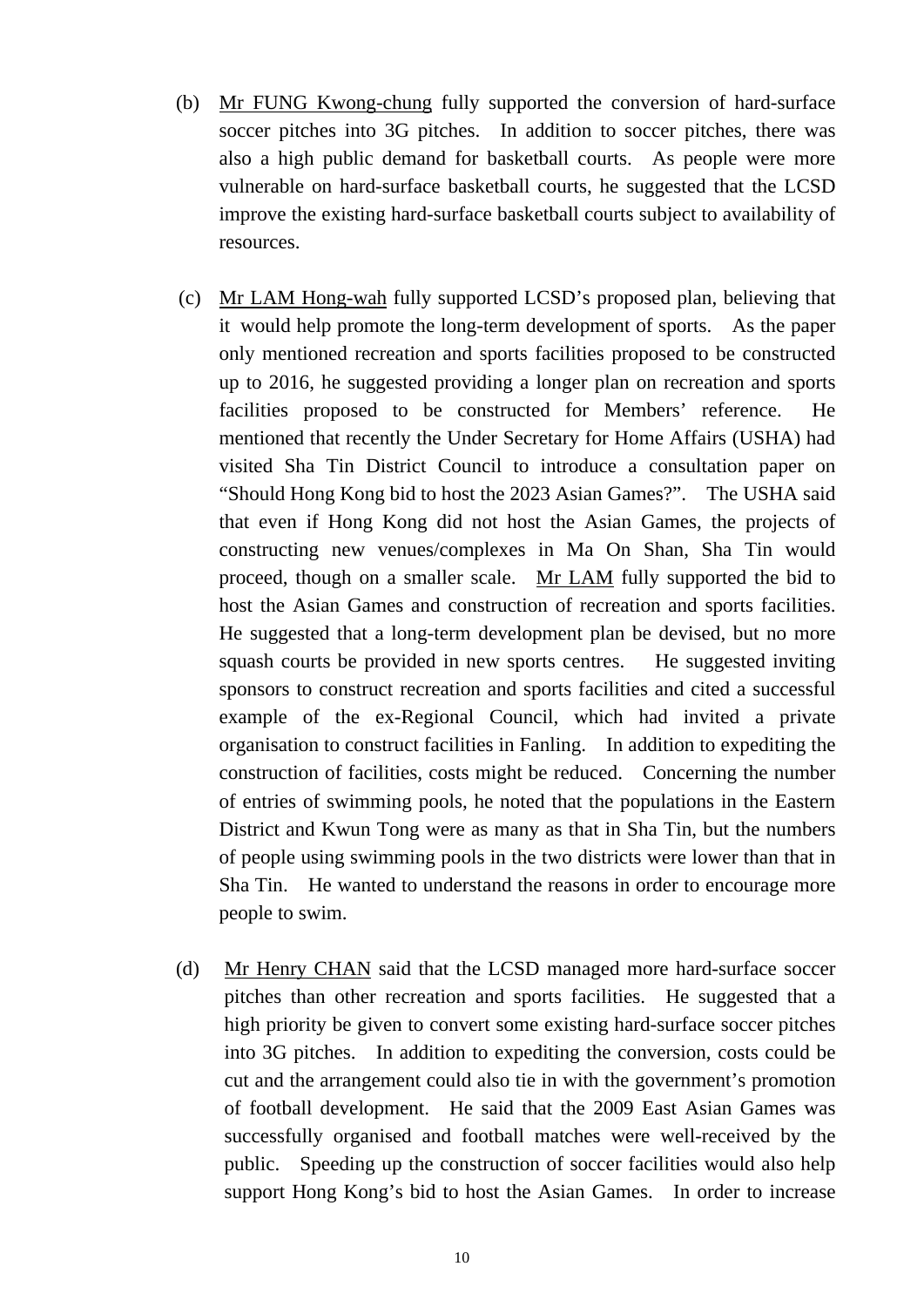the utilisation rates of hard-surface soccer pitches, he suggested using hard-surface soccer pitches for other purposes in order to maximise efficiency with minimum costs.

- (e) Mr Philip LI said that due to historical and political factors, currently the community focused its discussion more on the construction of soccer facilities. He said that in Japan, Taiwan and the USA, there were more baseball courts than soccer pitches. In order to provide a wide variety of sports and physical activities for different people, he suggested that the LCSD allow more flexibility in its construction of new facilities, such as increasing the area of a soccer pitch to make it possible for other ball games to be conducted on the same venue. Jogging tracks might also be constructed around the pitch to tie in with the objective of developing a wide variety of sports.
- (f) The Director of Leisure and Cultural Services (DLCS) thanked Members for their views and replied as follows:
	- (i) It was mentioned in the last CSC meeting that in response to the recommendation made in the report of the consultancy study on football development, the LCSD would speed up the provision of more 3G pitches. She said that the number of 3G pitches had increased from 11 in March this year to 15 at present, and expected that the number would further increase to 36 in coming years, thus exceeding the target of 34 as recommended in the consultancy study. The LCSD would continue its study on the conversion of existing artificial turf pitches of first and second generations into 3G pitches. Besides, she said that new pitches under construction were mostly multi-purpose ones. For example, soccer, rugby and other ball games might be conducted in the turf pitches of Po Kong Village Road Park opened in September this year;
	- (ii) Jogging tracks were usually provided in the recreation and sports venues under construction by the LCSD. For example, cycling and jogging tracks were provided in the scenic Ma On Shan Promenade opened recently. The LCSD would continue to work along this direction of design;
	- (iii) She said that the scales of sports facilities planned to be constructed in Sha Tin, Tai Po and Yuen Long depended on whether Hong Kong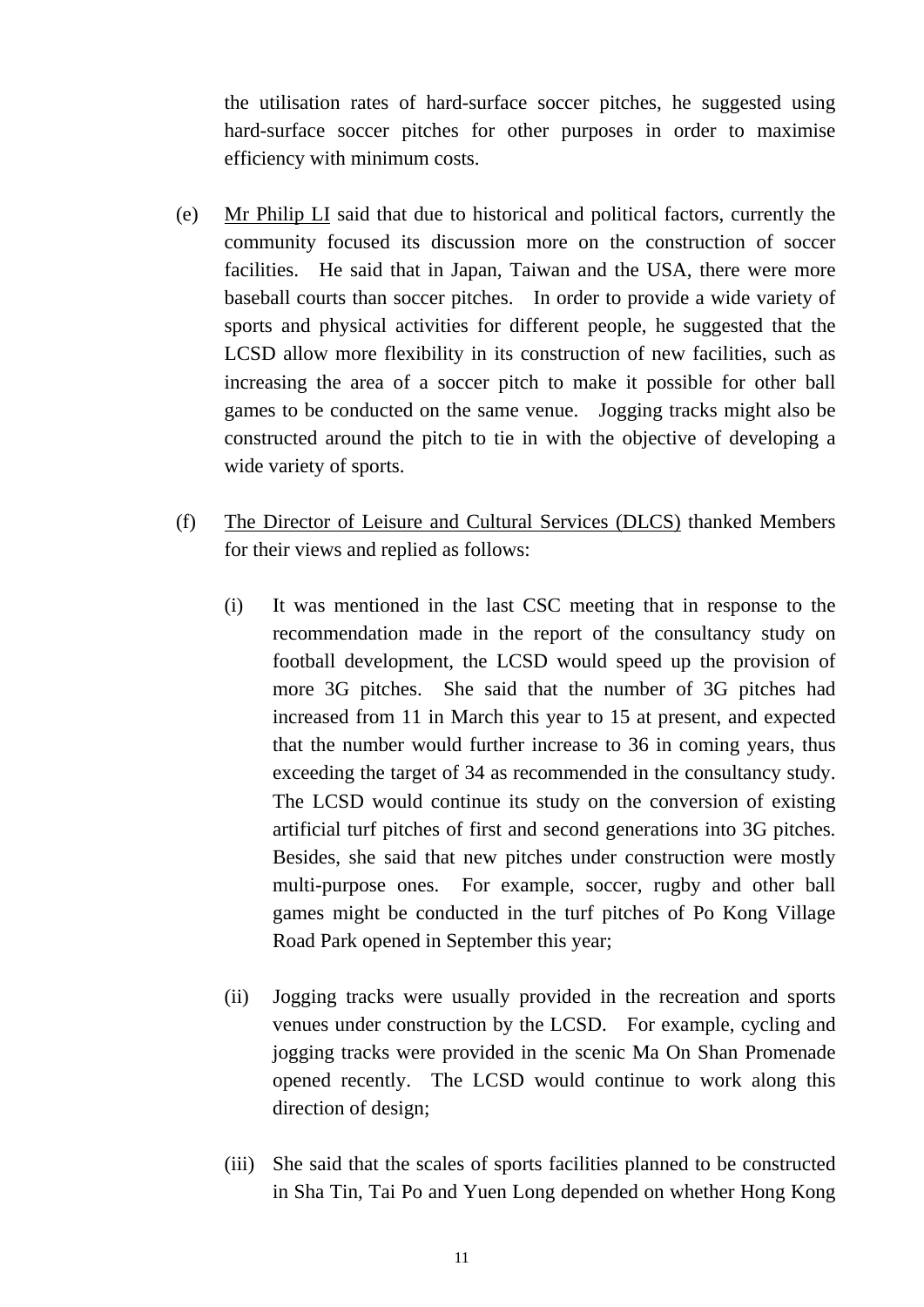would host the 2003 Asian Games. If it was decided not to host the Asian Games or the bid to host the Asian Games was unsuccessful, the planned construction works would proceed but the scales of the facilities to be constructed (the number of seats at the spectator stand in particular) would be reduced accordingly. Regarding the long-term construction plan schedule, the proposed works listed in the paper had started after consulting the Architectural Services Department. As for any plan beyond 2016, land had been reserved for development, but the planning work had not been started yet, thus no relevant items could be provided for Members' reference. The LCSD would follow up other planning work by year;

- (iv) The LCSD no longer provided squash courts in new sports centres. Instead, multi-purpose facilities were constructed. Due to the low utilisation rates of squash and tennis courts, the LCSD had conducted a series of conversion plans for better use of resources;
- (v) In support of the Beijing 2008 Olympic and Paralympic Games, the LCSD organised a lot of activities in 2008, so there was a marked increase in the number of participants in the activities held in 2008. She said that the increase was very satisfactory compared with the percentages of populations served in 2006 and 2010, and expected that the numbers of recreation and sports activities and participants would keep rising.
- (g) Mr LIU Ah-chuen reflected that currently, there was a lack of athletic training grounds and sports centres/facilities for schools. He said that sports grounds were insufficient and their utilisation rates were extremely high, so students could not practise regularly. He hoped that the long-term plan of the LCSD could include the provision of small sports grounds for schools for the development of athletics. Besides, he said that currently, schools mainly conducted volleyball and basketball training on hard-surface soccer pitches, which led to more chances of injuries. He hoped that more sports centres could be constructed for schools as training bases.
- (h) Dr Simon YEUNG said that most of the middle-aged had jobs. He suggested that the LCSD establish partnerships with industrial and commercial organisations in order to encourage their staff to participate more in sports. The result would be far more satisfactory. As an elected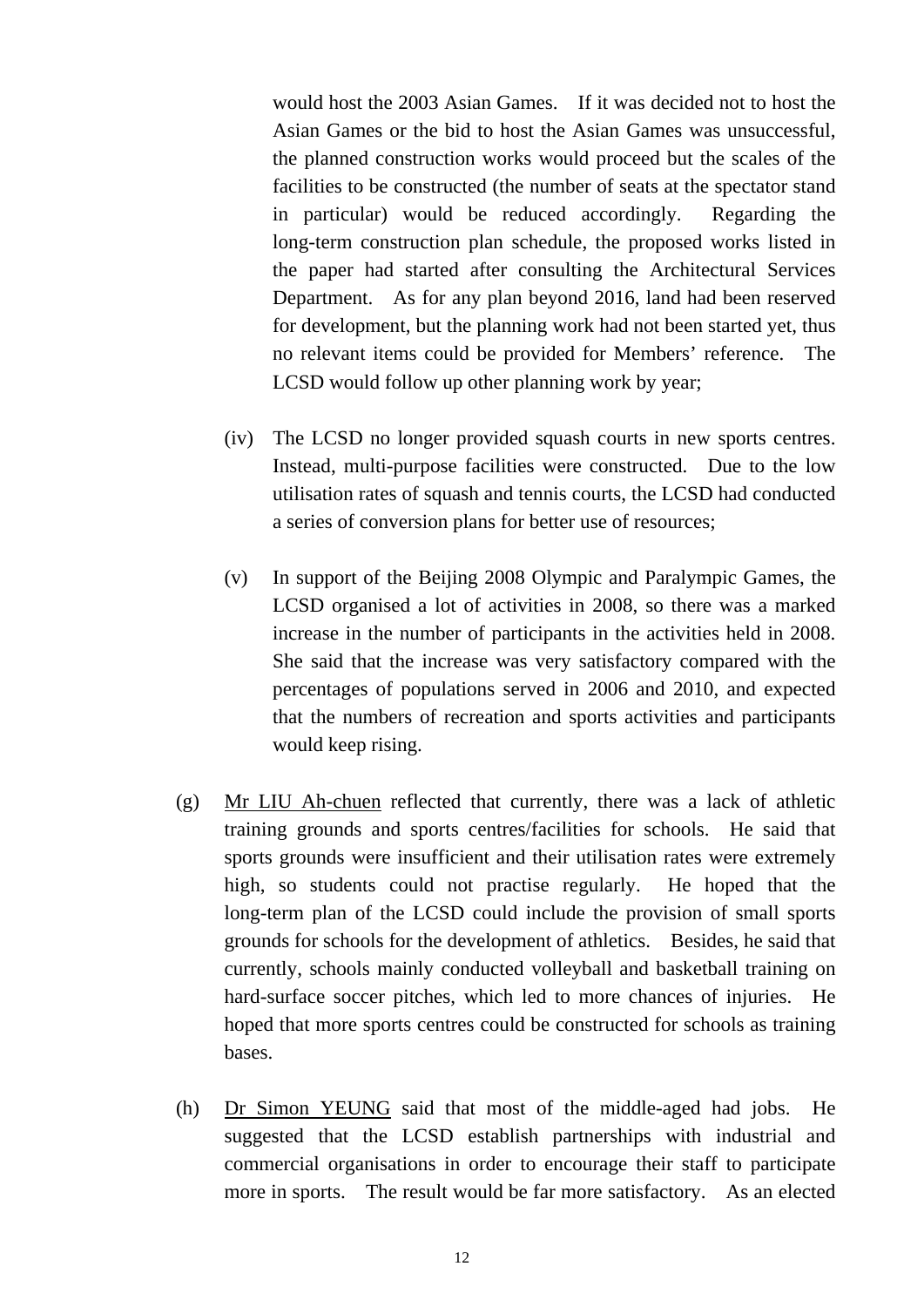officer of the Hong Kong Amateur Athletic Association, he fully agreed with Mr LIU Ah-chuen that athletic facilities were insufficient. Currently, sports grounds were used for a wide range of purposes and they were popular jogging venues. He hoped that the LCSD could provide more sports facilities. Besides, he wanted to understand why the recreation and sports facilities planned to be constructed were mainly in the New Territories and why the number of basketball court to be constructed was continuously in excess of the standard requirement.

- (i) Mr George YIP suggested that three-dimensional elements be taken into account in planning facilities in the future. As the loading of a soccer pitch was not heavy, he suggested constructing a soccer pitch on the upper level and other facilities on the lower level.
- (j) Mrs Stella LAU said that schools would make use of every venue to conduct different types of activities, so she fully supported the construction of multi-purpose facilities. Given that students were part of the community, she was of the view that the paper failed to address the needs of students. She suggested extending the time that schools were given priority to use the LCSD facilities from 5 pm to 6 pm or 6:30 pm.
- (k) In response to the further views of Members, the DLCS replied as follows:
	- (i) As sports grounds occupied quite a lot of space, it would be quite difficult to locate suitable land to construct sports facilities in the urban area. Inevitably, such facilities had to be constructed in the New Territories. She said that a major multi-purpose stadium to be constructed in Kai Tak would provide large-scale recreation and sports facilities;
	- (ii) The LCSD would continue to discuss with representatives of the school sector and relevant stakeholders the time that schools were accorded priority to use the LCSD facilities. She said that currently, the LCSD provided 25 sports grounds for schools to hold athletic meets, but the sessions for training might fall short of demand. The LCSD would continue to study the feasibility of giving priority to schools to use the LCSD facilities after 5 pm and providing small sports facilities or venues of low utilisation rates for schools to conduct athletic training;